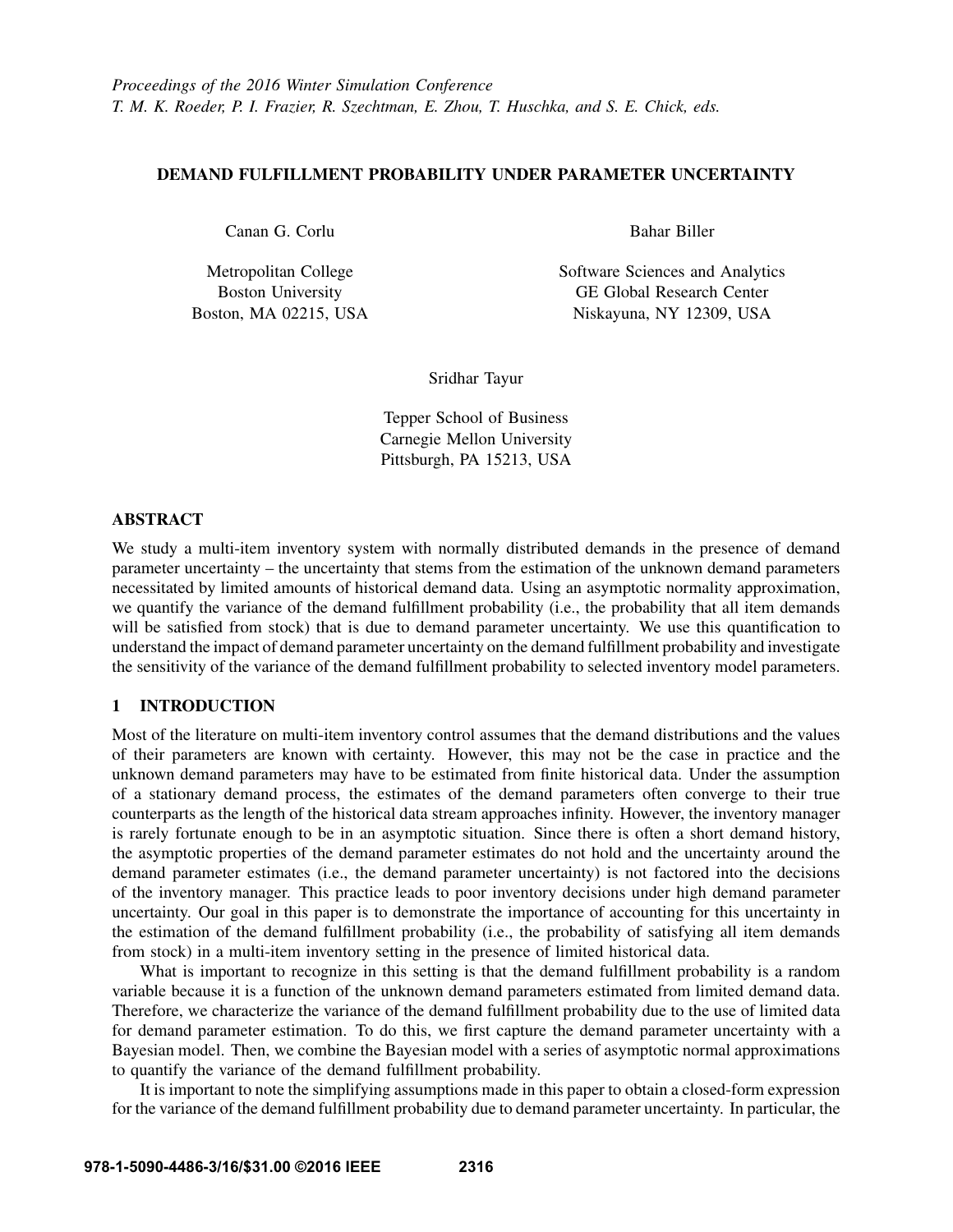product demands are assumed to be independent and normally distributed. This is the key assumption that leads to the derivation of the asymptotic normal approximations for the mean and the variance of the demand fulfillment probability. The motivation behind using the method of asymptotic normality approximation to capture the demand parameter uncertainty is the difficulty in evaluating the exact analytical expressions for the mean and the variance of the demand fulfillment probability in a multi-item inventory system. The difficulty arises from the use of multiple integrals in these expressions. In this paper, however, we avoid the need to evaluate multiple integrals and the computational issues associated with their evaluation in high dimensions. This aspect of our work will be an advantage when the focus switches to solving an multi-item inventory optimization problem under demand parameter uncertainty; we refer the reader to Section 6 for a brief discussion on future work. Furthermore, the numerical study presented in Biller et al. (2016) demonstrates how well our characterization of the demand parameter uncertainty based on the asymptotic normality approximation represents the variance of the demand fulfillment probability computed with respect to the joint posterior density function of the unknown demand parameters. Nevertheless, the relaxation of the assumption of independent and normally distributed demands for non-stationary, multivariate and autocorrelated demand processes will require to resort to numerically intensive methods to capture multivariate demand parameter uncertainty. We refer the reader to Biller and Corlu (2011) for an example method to represent multivariate demand parameter uncertainty in simulations wit stationary input processes.

The severe consequences of ignoring parameter uncertainty in stochastic systems has been discussed by a considerable number of researchers including Cheng and Holland (1997, 1998, 2004), Chick (2001), Barton and Schruben (1993, 2001), Zouaoui and Wilson (2003, 2004), Ng and Chick (2006), Barton (2007), Batarseh and Wang (2008), Barton et al. (2010, 2014), Biller and Corlu (2011), Muñoz et al. (2013), Corlu et al. (2015), and Biller et al. (2016). We refer the reader to Barton (2012) for an excellent review of the literature on the severe consequences of ignoring parameter uncertainty in stochastic system design. The distinguishing feature of our work is the characterization of the variance of the demand fulfillment probability due to the use of limited data for demand parameter estimation in a multi-item inventory system. Assuming a normal demand for each item, we show that with 99.8% probability the demand fulfillment probability deviates from its expected value by up to 40% in the presence of a limited demand history. We study the sensitivity of this quantification to several inventory model parameters including the number of items in the system, the historical data length, and the prior parameters of the Bayesian model.

Under the assumption of independent demands, it can be easily deduced from its functional representation that the demand fulfillment probability is a decreasing function of the number of items in the system (see Section 2). In this case, a natural question to ask is whether the effect of the demand parameter uncertainty disappears in large-scale inventory systems. We find that the answer to this question is no, and the demand fulfillment probability still deviates from its mean by up to 18% (with 99.8% probability) when there are 300 items in the system. We also find that our solutions are robust to the selection of prior values for the demand parameters, which are the key components of the Bayesian demand model.

We organize the remainder of the paper as follows. Section 2 presents our inventory model and a functional form for the demand fulfillment probability. Section 3 provides the Bayesian model to account for the demand parameter uncertainty and quantifies the variance around the demand fulfillment probability due to demand parameter uncertainty. Section 4 provides a simulation algorithm that estimates the mean and the variance of the demand fulfillment probability. Section 5 investigates the sensitivity of the variance of the demand fulfillment probability with respect to several inventory model parameters. Section 6 concludes with a summary of findings.

#### 2 THE INVENTORY MODEL AND THE DEMAND FULFILLMENT PROBABILITY

We consider a *P*-item inventory setting where each item operates under a periodic-review independent order-up-to policy. We assume deterministic lead times  $L_i$ ,  $i = 1, 2, \ldots, P$ , and response time window  $k$ satisfying  $L_i \geq k$  for  $i = 1, 2, ..., P$ . The event sequence within a period consists of the inventory review, the ordering decision, the receipt of the replenishment, and the arrival of the item demands. Unsatisfied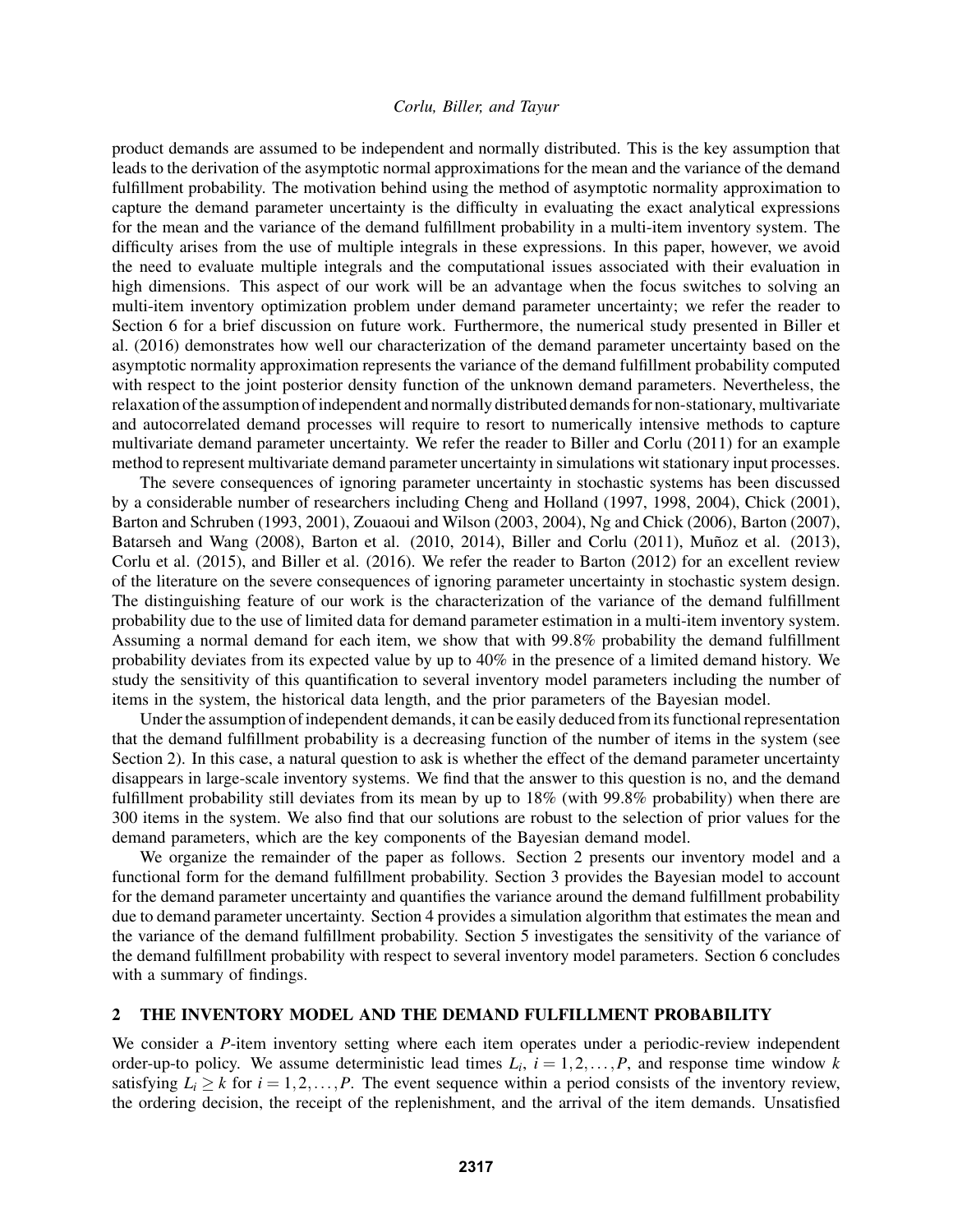demands in any period are completely backlogged. The system does not allocate any inventory to meet the demands of a particular period unless all backlogs for the items due to earlier demands are satisfied.

We measure the level of service provided to the customers of our inventory system by the demand fulfillment probability, i.e., the probability of filling all item demands in one period within a time window of *k* periods. Thus, the focus is on covering the item demands with the current inventories and the replenishments to arrive in the next *k* periods. To provide a characterization of the demand fulfillment probability, we first define  $D_{i,t}$  for the item-*i* demand. We then assume the item demand random variables  $D_{i,t}$ ,  $i = 1, 2, \ldots, P$ , to be independent both in the same time period *t* and across time. In addition, we use  $A_{i,t}$  for the item-*i* replenishment arriving in period *t* and  $X_{i,t}$  for the net inventory level at the end of period *t*. The probability that the period-*t* demands  $D_{i,t}$ ,  $i = 1, 2, ..., P$ , are filled within *k* periods of arrival is then given by

$$
\Pr\left\{X_{i,t} + \sum_{\ell=t+1}^{t+k} A_{i,\ell} \geq 0, \ i = 1,2,\ldots,P\right\}.
$$

Using the relationship  $X_{i,t+k} = X_{i,t} + \sum_{\ell=t+1}^{t+k} A_{i,\ell} - \sum_{\ell=t+1}^{t+k} D_{i,\ell}$ , we can write this probability as

$$
\Pr\left\{X_{i,t+k}+\sum_{\ell=t+1}^{t+k}D_{i,\ell}\geq 0, i=1,2,\ldots,P\right\}.
$$

We further define  $I_i$  for the item-*i* inventory target, use the relation  $X_{i,t} = I_i - \sum_{\ell=t-L_i}^{t} D_{i,\ell}$  (Hadley and Whitin 1963) to represent  $X_{i,t+k} + \sum_{\ell=t+1}^{t+k} D_{i,\ell}$  as  $I_i - \sum_{\ell=t-L_i+k}^{t} D_{i,\ell}$ , and obtain the following characterization for the demand fulfillment probability (Hausman et al. 1998, Lemma 1):

$$
\Pr \left\{ \sum_{\ell=t-L_i+k}^{t} D_{i,\ell} \leq I_i, \ \ i=1,2,\ldots,P \right\}.
$$

Under the assumption of independent and normally distributed demands with means  $\mu_i$ ,  $i = 1, 2, \dots, P$ , and standard deviations  $\sigma_i$ ,  $i = 1, 2, ..., P$ , that are known with certainty, the demand fulfillment probability takes the following form, where Φ denotes the standard normal cumulative distribution function:

$$
\prod_{i=1}^{P} \Phi\left(\frac{I_i - (L_i - k + 1)\mu_i}{\sqrt{L_i - k + 1} \sigma_i}\right),\tag{1}
$$

Detailed presentation of this inventory model and measure of service can be found in Biller et al. (2016).

However, it is rarely the case in practice that the values of the demand parameters are known with certainty. We consider the situation in which the parameters  $\mu_i$ ,  $i = 1, 2, ..., P$ , and  $\sigma_i$ ,  $i = 1, 2, ..., P$ , in (1) are unknown and they are estimated from historical demand data of finite length, say  $d_{i,t}$ ,  $t = 1, 2, \ldots, n_i$ ,  $i = 1, 2, \ldots, P$ , using the method of maximum likelihood estimation. Since the maximum likelihood estimates converge to their true counterparts only as the length of the historical demand data approaches infinity, their use for multi-item inventory control in the presence of limited data, as if they were the true parameter values, ignores the demand parameter uncertainty. Our goal in this paper is to characterize the amount of demand parameter uncertainty in the demand fulfillment probability due to the use of a limited amount of data for demand parameter estimation.

## 3 BAYESIAN MODEL

The key to achieving our goal is to build a Bayesian model which recognizes the randomness in the unknown demand parameters and propagates this randomness throughout the model to eventually capture it in the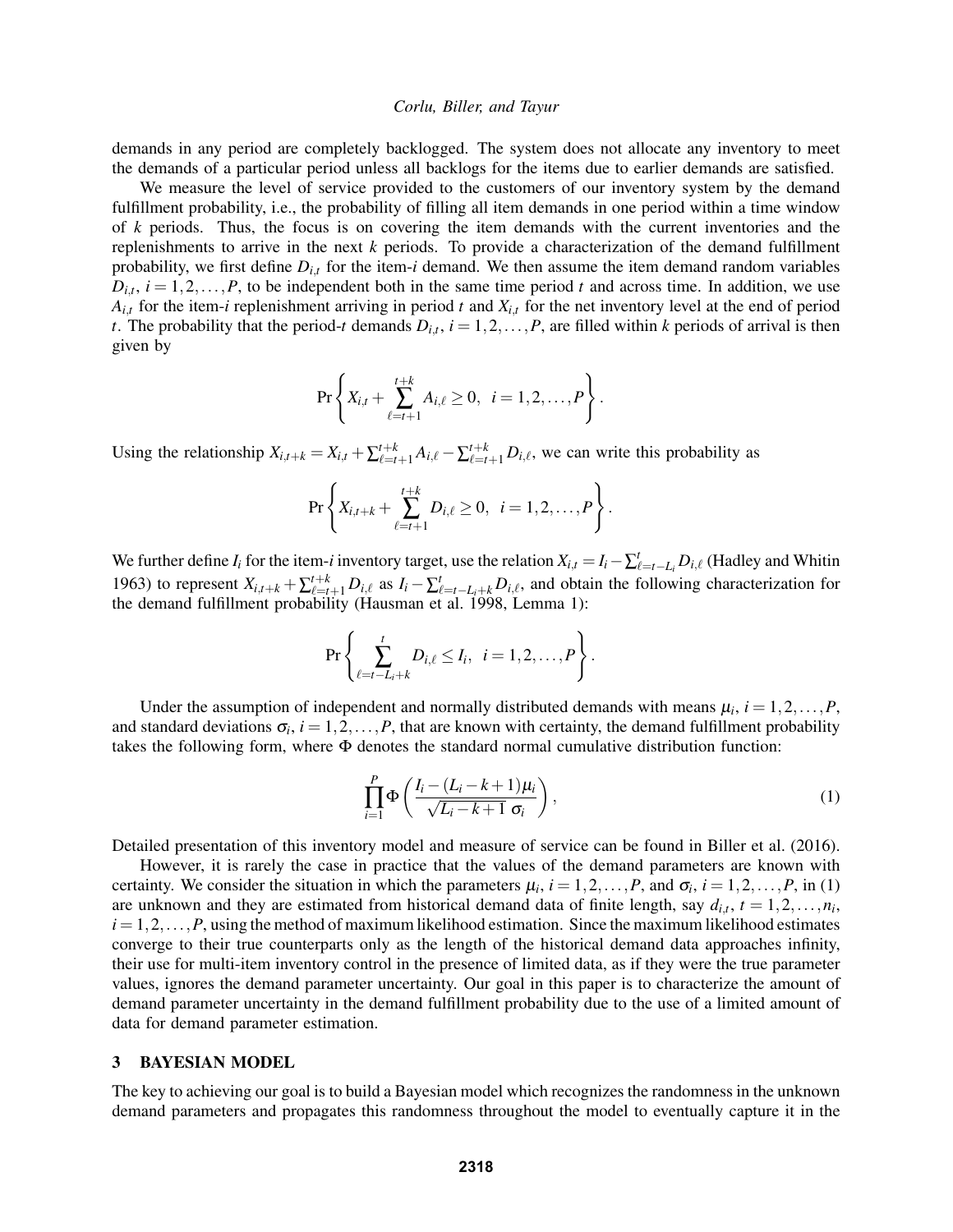demand fulfillment probability. This section describes how to build such a Bayesian model for representing the demand parameter uncertainty in the demand fulfillment probability.

First, we provide the likelihood function of the historical demand data  $d_{i,t}$ ,  $t = 1, 2, ..., n_i$ ,  $i = 1, 2, ..., P$ , for normally distributed demands with unknown means  $\mu_i$ ,  $i = 1, 2, ..., P$ , and unknown variances  $\sigma_i^2$ ,  $i = 1, 2, \dots, P$ . We use  $\theta_i$  for the two-dimensional vector of the demand parameters  $\mu_i$  and  $\sigma_i^2$ ;  $\theta$  for the vector of  $\theta_i$ ,  $i = 1, 2, ..., P$ , consisting of the *P*-item normal demand parameters; and **d** for the vector of the historical demand data  $d_{i,t}$ ,  $t = 1, 2, \ldots, n_i$ ,  $i = 1, 2, \ldots, P$ :

$$
f(\mathbf{d}|\theta) = \prod_{i=1}^P (2\pi\sigma_i^2)^{-n_i/2} \exp \left\{-\frac{1}{2\sigma_i^2}\sum_{t=1}^{n_i} (d_{i,t} - \mu_i)^2\right\}.
$$

Next, we treat the unknown  $\mu_i$  and  $\sigma_i^2$  as random variables. We use the normal prior density function with mean  $\mu_{i,0}$  and variance  $\sigma_i^2 / \kappa_{i,0}$  to represent the mean  $\mu_i$  conditional on the variance  $\sigma_i^2$ ; i.e.,

$$
\mu_i \mid \sigma_i^2 \propto \left(\sigma_i^2\right)^{-1/2} \exp \left\{-\frac{\kappa_{i,0}}{2\sigma_i^2} \left(\mu_i - \mu_{i,0}\right)^2\right\}.
$$

In addition, we choose an inverse gamma prior density function with shape parameter  $v_{i,0}/2$  and scale parameter  $\zeta_{i,0}^2/2$  for modeling the variance  $\sigma_i^2$ ; i.e.,

$$
\sigma_i^2 \propto \left(\sigma_i^2\right)^{-(v_{i,0}+2)/2} \exp \left\{-\frac{\zeta_{i,0}^2}{2\sigma_i^2}\right\}.
$$

The hyperparameters  $\mu_{i,0}$ ,  $\kappa_{i,0}$ ,  $v_{i,0}$ , and  $\zeta_{i,0}^2$  are, respectively, the mean, shrinkage, degrees of freedom, and scale parameters of the following joint prior density function, which we denote by  $\pi_i(\mu_i, \sigma_i^2)$  for  $\mu_i$ and  $\sigma_i^2$  (Fraley and Raftery 2007):

$$
\pi_i(\mu_i, \sigma_i^2) \propto (\sigma_i^2)^{-(v_{i,0}+3)/2} \exp \left\{-\frac{1}{2\sigma_i^2}\left(\zeta_{i,0}^2 + \kappa_{i,0}\left(\mu_i - \mu_{i,0}\right)^2\right)\right\}.
$$

The prior density function  $\pi(\theta)$  for the unknown demand parameter vector  $\theta$  is then given by

$$
\pi(\theta) = \prod_{i=1}^{P} \pi_i(\mu_i, \sigma_i^2) \propto \prod_{i=1}^{P} (\sigma_i^2)^{-(v_{i,0}+3)/2} \exp \left\{-\frac{1}{2\sigma_i^2} \left(\zeta_{i,0}^2 + \kappa_{i,0} (\mu_i - \mu_{i,0})^2\right)\right\}.
$$

Using Bayes' rule for combining the likelihood function  $f(d|\theta)$  with the joint prior density function  $\pi(\theta)$  leads to a joint posterior density function  $h(\theta|\mathbf{d})$ :

$$
h(\theta|\mathbf{d}) \propto \prod_{i=1}^P (\sigma_i^2)^{-(v_{i,0}+n_i+3)/2} \exp \left\{-\frac{1}{2\sigma_i^2}\left(\zeta_{i,0}^2+\kappa_{i,0}\left(\mu_i-\mu_{i,0}\right)^2+\sum_{t=1}^{n_i}\left(d_{i,t}-\mu_i\right)^2\right)\right\}.
$$

This density function can be alternatively written as

$$
\prod_{i=1}^{P} (\sigma_i^2)^{-(v_{i,n_i}+3)/2} \exp \left\{-\frac{1}{2\sigma_i^2} \left(\zeta_{i,n_i}^2 + \kappa_{i,n_i} (\mu_i - \mu_{i,n_i})^2\right)\right\}
$$

with parameters  $\mu_{i,n_i} = (\kappa_{i,0}\mu_{i,0} + \sum_{t=1}^{n_i} d_{i,t})/(\kappa_{i,0} + n_i)$ ,  $\kappa_{i,n_i} = \kappa_{i,0} + n_i$ ,  $v_{i,n_i} = v_{i,0} + n_i$ , and

$$
\zeta_{i,n_i}^2 = \zeta_{i,0}^2 + \frac{\kappa_{i,0}n_i}{\kappa_{i,0}+n_i} \left(\sum_{t=1}^{n_i} \frac{d_{i,t}}{n_i}-\mu_{i,0}\right)^2 + \sum_{t=1}^{n_i} \left(d_{i,t}-\sum_{t=1}^{n_i} \frac{d_{i,t}}{n_i}\right)^2.
$$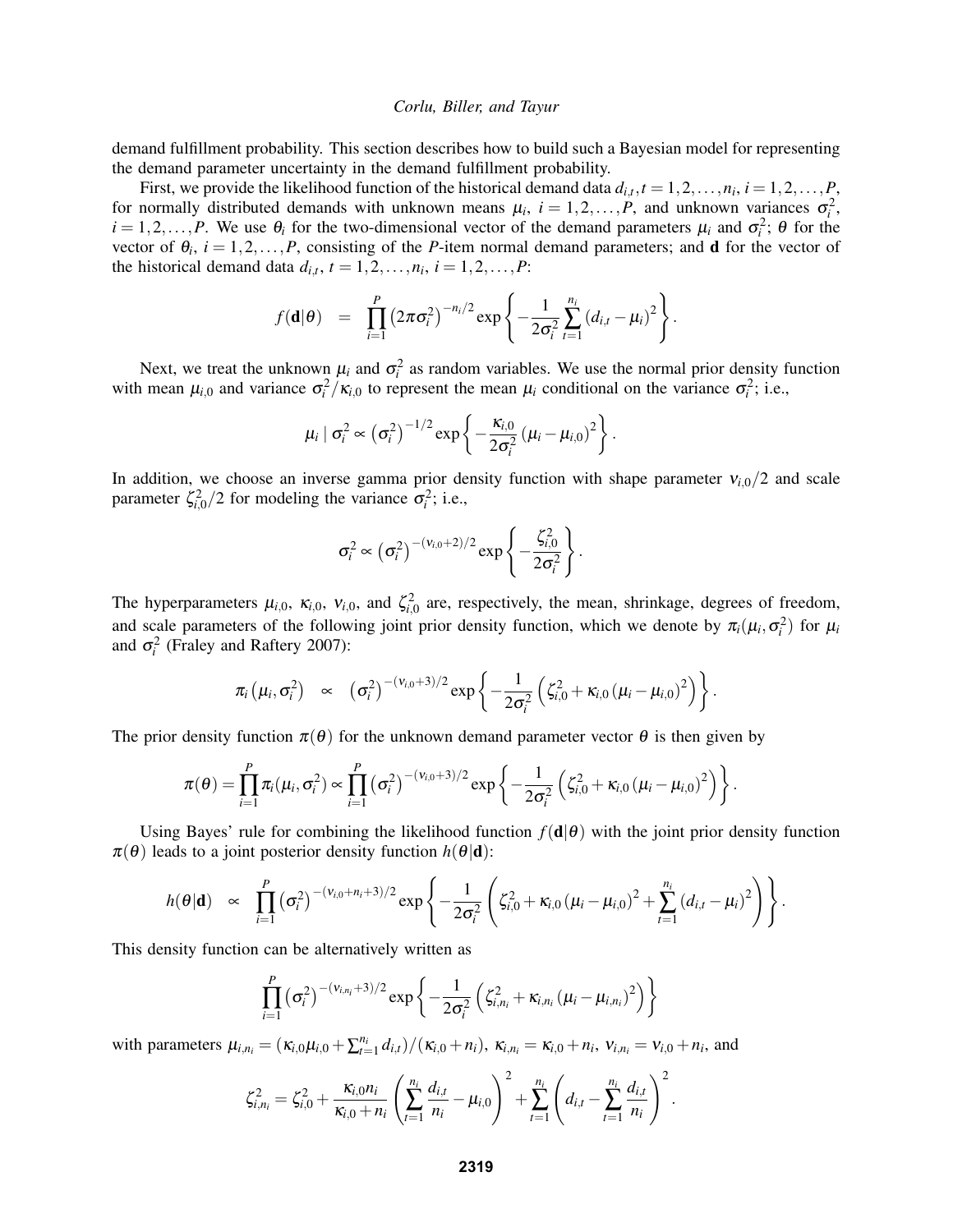Thus, the joint posterior density function of the demand parameters  $\mu_i$  and  $\sigma_i^2$  corresponds to a normalinverse gamma density function. Furthermore,  $\sigma_i^2$  has the inverse gamma posterior density function with the shape parameter  $v_{i,n_i}/2$  and the scale parameter  $\zeta_{i,n_i}^2/2$ , while  $\mu_i$ , conditional on the variance  $\sigma_i^2$ , has the normal posterior density function with mean  $\mu_{i,n_i}$  and variance  $\sigma_i^2 / \kappa_{i,n_i}$ .

Next, we use the joint posterior density function to identify the maximum a posteriori (MAP) estimates of the unknown demand parameters. The MAP estimate  $\tilde{\mu}_i$  of the parameter  $\mu_i$  is  $\mu_{i,n_i}$ , while  $\zeta_{i,n_i}^2/(\nu_{i,n_i}+3)$ is the MAP estimate  $\tilde{\sigma}_i^2$  of the parameter  $\sigma_i^2$  (Biller et al. 2016).

What is important to recognize is that as the length of the historical demand data set increases, the joint posterior density function  $h(\theta|\mathbf{d})$  of the normal demand parameter vector  $\theta = (\theta_1, \theta_2, ..., \theta_P)'$  converges to a 2P-dimensional normal distribution with a mean vector of  $\tilde{\theta} = (\tilde{\theta}_1, \tilde{\theta}_2, \dots, \tilde{\theta}_P)'$  and a variance-covariance matrix of  $G_n$  with  $n = (n_1, n_2, \dots, n_p)'$ , where

$$
\mathbf{G_n} = \left( \begin{array}{cccc} \mathbf{G}_{1,n_1} & \mathbf{0} & \cdots & \mathbf{0} \\ \mathbf{0} & \mathbf{G}_{2,n_2} & \cdots & \mathbf{0} \\ \vdots & \vdots & \ddots & \vdots \\ \mathbf{0} & \mathbf{0} & \cdots & \mathbf{G}_{P,n_P} \end{array} \right)
$$

with 0 as the 2  $\times$  2 matrix of zeros and  $G_{i,n_i}$  as the 2  $\times$  2 matrix  $[\zeta_{i,n_i}^2/(\kappa_{i,n_i}(\nu_{i,n_i}+3)),0;0,2\zeta_{i,n_i}^4/(\nu_{i,n_i}+3)^3]$ for  $i = 1, 2, ..., P$  (Biller et al. 2016).

Next, we denote the product in (1) by  $y(I, \theta)$  as a function of the inventory-target vector I consisting of  $I_i$ ,  $i = 1, 2, ..., P$ , and the demand parameter vector  $\theta$  composed of  $\mu_i$ ,  $i = 1, 2, ..., P$ , and  $\sigma_i^2$ ,  $i = 1, 2, \ldots, P$ . Using  $\phi$  for the standard normal probability density function, we quantify the amount of demand parameter uncertainty in  $y(I, \theta)$  due to the use of limited data for normal demand parameter estimation.

Approximation. The demand fulfillment probability  $y(I, \theta)$  is asymptotically normally distributed with a mean of

$$
\mathbb{E}(y(\mathbf{I}, \theta)) = \prod_{i=1}^{P} \Phi\left(\frac{(I_i - (L_i - k + 1)\mu_{i, n_i})(v_{i, n_i} + 3)^{1/2}}{\zeta_{i, n_i}\sqrt{L_i - k + 1}}\right)
$$

and a variance of  $\mathbb{V}(y(\mathbf{I}, \theta)) = \sum_{i=1}^{P} \mathbb{V}_i(y(\mathbf{I}, \theta))$  with  $\mathbb{V}_i(y(\mathbf{I}, \theta))$  as

$$
= \left(\frac{L_i - k + 1}{\kappa_{i,n_i}} + \frac{(I_i - (L_i - k + 1)\mu_{i,n_i})^2}{2(L_i - k + 1)\zeta_{i,n_i}^2}\right) \times \prod_{j=1, j \neq i}^{P} \Phi^2 \left(\frac{(I_j - (L_j - k + 1)\mu_{j,n_j})(v_{j,n_j} + 3)^{1/2}}{\zeta_{j,n_j}\sqrt{L_j - k + 1}}\right) \phi^2 \left(\frac{(I_i - (L_i - k + 1)\mu_{i,n_i})(v_{i,n_i} + 3)^{1/2}}{\zeta_{i,n_i}\sqrt{L_i - k + 1}}\right).
$$

We refer the reader to Biller et al. (2016) for a proof of this approximation.

#### 4 ESTIMATING MEAN AND VARIANCE OF THE DEMAND FULFILLMENT PROBABILITY

We provide a simulation algorithm in Figure 1 that evaluates the asymptotic approximations to the mean and the variance of the demand fulfillment probability. In each macro-replication of the algorithm, we first generate a demand data of length *n<sup>i</sup>* for each product with a given mean and standard deviation. Given the prior density function parameters, we then estimate the posterior density function parameters using the functional forms in Section 3. This follows the estimation of the mean and the variance of the demand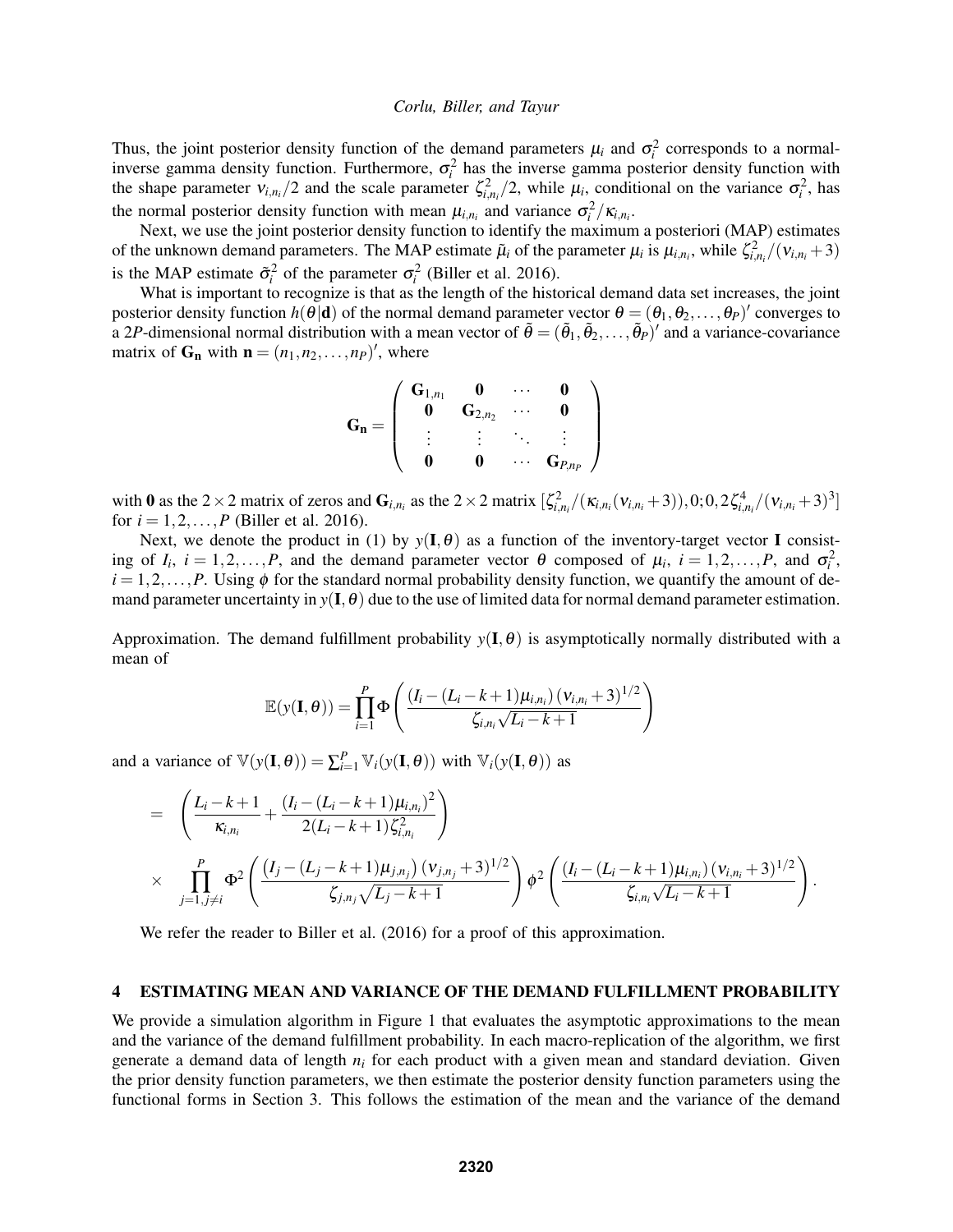fulfillment probability using the asymptotic approximations provided in Section 3. At the end of the macroreplications, we compute the average expected demand fulfillment probability  $\mathbb{\bar{E}}$  and the average variance of the demand fulfillment probability  $\bar{V}$ . These are the values that will be used in the tables of the next section.

for  $r = 1, 2, \ldots, R$  replications do

For given inventory targets  $I_i$ ,  $i = 1, 2, ..., P$ , lead time  $L_i$ ,  $i = 1, 2, ..., P$ , time window k, and prior density parameters  $\mu_{i0}$ ,  $v_{i0}$ ,  $\kappa_{i0}$  and  $\zeta_{i0}$  for  $i = 1, 2, ..., P$ ,:

generate demand data of length  $n_i$  for  $i = 1, 2, ..., P$  with the true parameters;

calculate the posterior density parameters  $\mu_{i,n_i}$ ,  $v_{i,n_i}$ ,  $\kappa_{i,n_i}$  and  $\zeta_{i,n_i}$  for  $i = 1,2,...,P$ ;

calculate the expectation  $\mathbb{E}_r(y(\mathbf{I}, \theta))$  and the variance  $\mathbb{V}_r(y(\mathbf{I}, \theta))$ ;

end for

compute  $\bar{\mathbb{E}} := \sum_{r=1}^R \mathbb{E}_r(y(\mathbf{I}, \theta))/R$  as an estimate of the mean of the demand fulfillment probability; compute  $\overline{\mathbb{V}} := \sum_{r=1}^R \mathbb{V}_r(\mathbf{y}(\mathbf{I}, \theta))/R$  as an estimate of the variance of the demand fulfillment probability.

Figure 1: A simulation algorithm for evaluation of the asymptotic approximations to the mean and the variance of the demand fulfillment probability.

## 5 RESULTS AND INSIGHTS

The objective of this section is to gain insights into the amount of parameter uncertainty in the demand fulfillment probability in the presence of limited data and to study the sensitivity of the quantified demand parameter uncertainty in the demand fulfillment probability to the inventory model parameters. We design our experiments by assuming  $n_i \in \{10, 20, 30, 50\}$  and  $L_i = k$  for  $i = 1, 2, ..., P$ . We also assume a mean demand of  $100+20(i-1)$  and a standard deviation of  $(0.25-(0.24/P)(i-1))\mu_i$  for the normally distributed item-*i* demand. We set the values of the inventory targets,  $I_i$ ,  $i = 1, 2, ..., P$  in such a way that they provide a demand fulfillment probability of 80% under the assumption of known demand parameters. We further select the prior density function parameters in such a way that the prior demand parameters deviate by 10% from their (true) counterparts, which are used to generate the limited historical demand data sets of our experiments.

Allowing *P*, the number of items in the system, to change between 3 and 300, we investigate the variance of the demand fulfillment probability due to demand parameter uncertainty as a function of the number of items in Section 4.1, the length of the historical demand data in Section 4.2, and the prior parameter selection in Section 4.3. The results provided in each of these sections are obtained from a sufficiently large number of macro-replications of the algorithm in Figure 1.

#### 5.1 The Number of Items

Table 1 summarizes our findings on the amount of parameter uncertainty in the fulfillment probability in the form of a percentage of the expected demand fulfillment probability corresponding to the standard deviation of the demand fulfillment probability for normally distributed demands. Therefore, each result deviation of the demand full time probability for negative to the demand full time probability for  $r$  reported in Table 1 is obtained from  $\sqrt{\nabla}/\mathbb{E} \times 100\%$ .

When there are 10 historical demand observations available for each item in the three-item inventory setting, we observe the standard deviation of the demand fulfillment probability, due to demand parameter uncertainty, to be 10.07% of its mean (Table 1). It is well known that 99.8% of all the values a normally distributed random variable can take fall within four standard deviations of the mean. Therefore, the following interpretation of the result "10.07%" provides a better illustration of the variability in the demand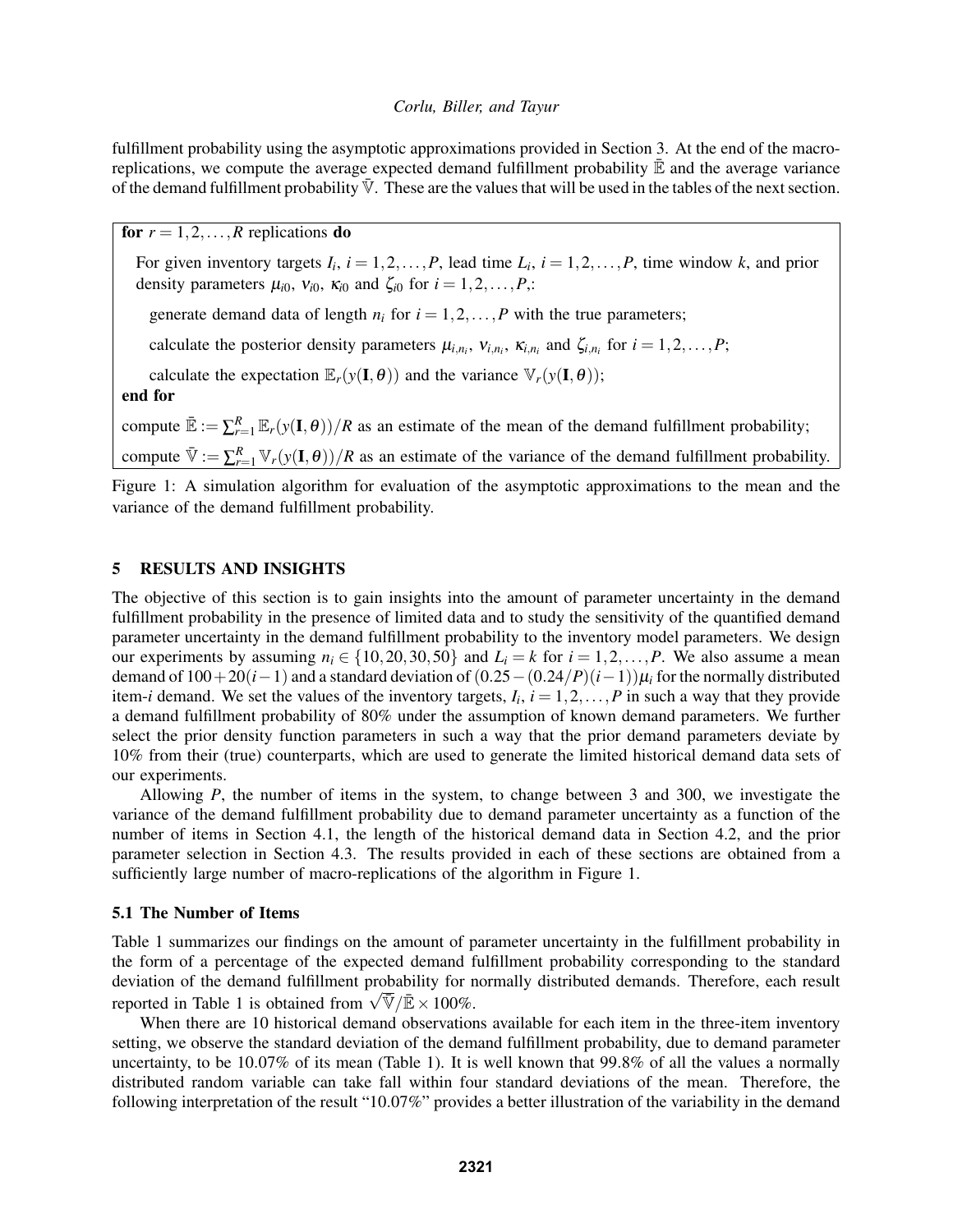|     | Length of the Demand History |      |      |      |  |  |
|-----|------------------------------|------|------|------|--|--|
| P   | 10                           | 20   | 30   | 50   |  |  |
| 3   | 10.07                        | 7.82 | 6.66 | 5.51 |  |  |
| 5   | 9.07                         | 7.12 | 6.11 | 5.00 |  |  |
| 10  | 7.89                         | 6.23 | 5.37 | 4.45 |  |  |
| 20  | 6.84                         | 5.41 | 4.72 | 3.83 |  |  |
| 30  | 6.38                         | 4.95 | 4.36 | 3.51 |  |  |
| 50  | 5.78                         | 4.47 | 3.87 | 3.13 |  |  |
| 100 | 5.13                         | 3.94 | 3.36 | 2.67 |  |  |
| 200 | 4.55                         | 3.52 | 2.94 | 2.29 |  |  |
| 300 | 4.42                         | 3.29 | 2.72 | 2.09 |  |  |

Table 1: The percentage of the expected demand fulfillment probability corresponding to the standard deviation of the demand fulfillment probability.

fulfillment probability due to parameter uncertainty: The demand fulfillment probability deviates from its expected value by up to  $40.28\%$  (i.e.,  $10.07\% \times 4$ ) with a probability of 99.8%. For five items (i.e.,  $n_i = 10$  for  $i = 1, 2, \ldots, P$  and  $P = 5$  in Table 1), the effect of the demand parameter uncertainty on the demand fulfillment probability decreases to 36.28% (i.e.,  $9.07\% \times 4$ ), but still remains significant. This quantification is halved by 200 items in the system; i.e., the demand fulfillment probability deviates from its mean by up to  $18.20\%$  (i.e.,  $4.55\% \times 4$ ) with a probability of 99.8%.

It is plausible to expect that the effect of demand parameter uncertainty will increase with the number of items in the system. Contrary to this expectation, the increasing values of *P* has a decreasing effect on the amount of variability in the demand fulfillment probability. However, when we increase the number of items in the system to 300, we still identify the standard deviation of the demand fulfillment probability to be 4.42% of the expected demand fulfillment probability; i.e., the demand fulfillment probability deviates from its mean by up to 17.68% (i.e.,  $4.42\% \times 4$ ) with a probability of 99.8%. When the length of the demand history increases to 50 observations in the 300-item inventory setting, this particular quantification of the demand parameter uncertainty falls below 10%. In those cases with larger numbers of items, we also find the variance of the demand fulfillment probability due to demand parameter uncertainty to be rather insensitive to the further increase in the number of items in the system. For example, given that there are already 200 items in the inventory system with a length of 10 historical data points for each item, the consideration of an additional 100 items results in a reduction of only 0.13% (i.e., 4.55%−4.42%) in the effect of the parameter uncertainty on the fulfillment probability.

## 5.2 The Length of the Demand History

As expected, the variance of the demand fulfillment probability due to demand parameter uncertainty diminishes with the length of the demand history. However, in response to the increasing number of demand observations, the rate of reduction in the values reported in Table 1 is rather slow. For example, in the 10-item setting with historical data of length 10 (Table 1), we achieve a reduction of 21% in our quantification of the demand parameter uncertainty in the demand fulfillment probability with an additional 10 demand observations, 32% reduction with an additional 20 demand observations, and a reduction of approximately 44% with an additional 40 demand observations. Nevertheless, the need for a large historical data set to reduce the variance of the demand fulfillment probability is offset, to an extent, by the increased number of items in the system. Therefore, the answer to the question "what is a large data set?" depends on the value of *P*. Table 1 shows an up to 18% (i.e.,  $4.45\% \times 4$ ) deviation of the demand fulfillment probability from its mean (with 99.8% probability) for 50 observations in the 10-item inventory setting. We make a similar observation for 30 observations in the 30-item inventory setting and for 20 observations in the 50-item inventory setting.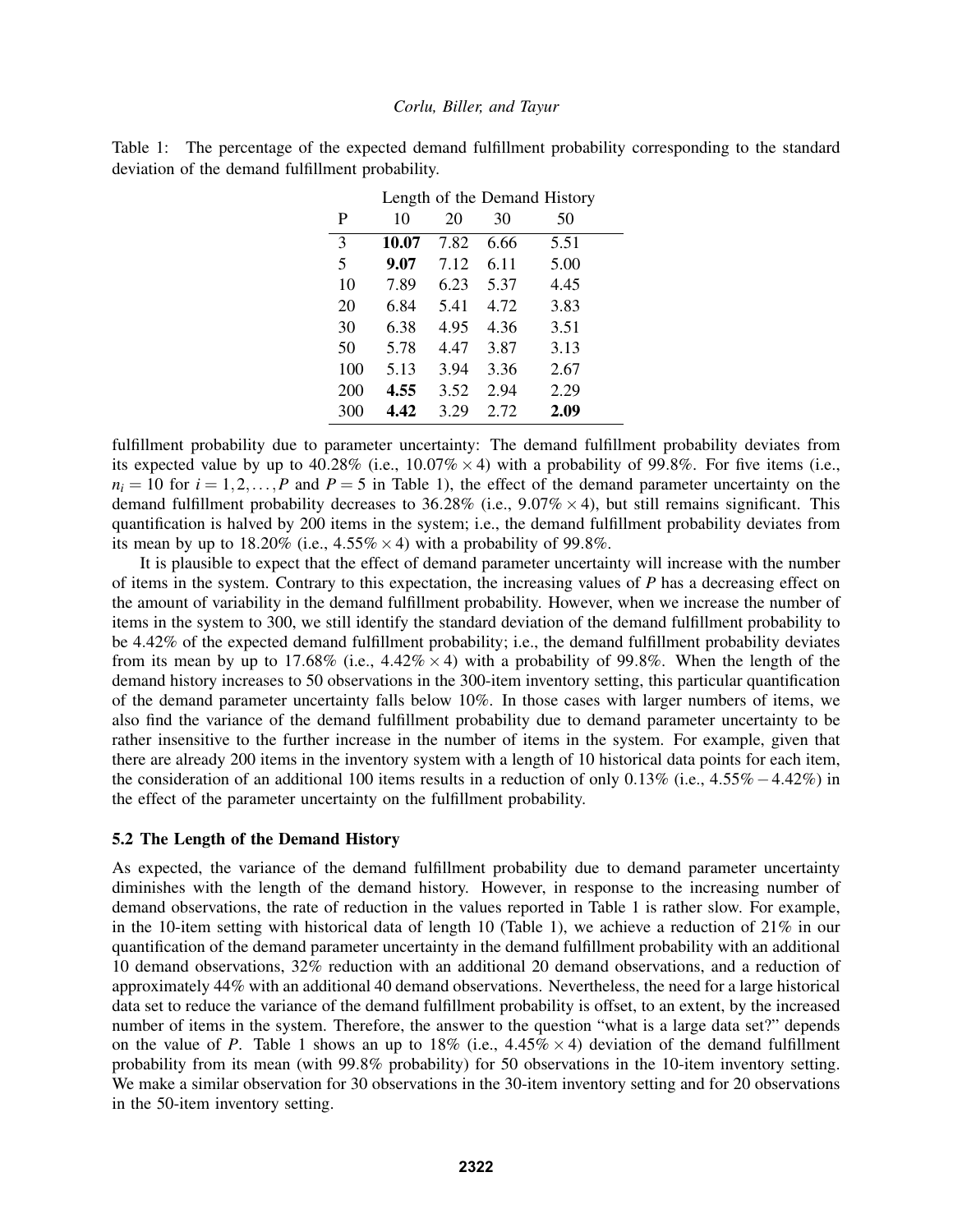#### 5.3 The Prior Demand Parameter Selection

Table 2 presents the percentage of the expected demand fulfillment probability corresponding to the standard deviation of the demand fulfillment probability as a function of the deviation of the demand parameters of the prior density function from the true demand parameters; i.e., the values of the demand parameters that are used to generate the historical data sets of our computational study. More precisely, the percentage deviation of priors taking the values of 2%, 5%, 10%, and 20% in Table 2 indicates the discrepancy between the opinions of the experts on the unknown demand parameters and the true distributional characteristics of the demand parameters, which are unknown to the experts. We observe the quantification of the demand parameter uncertainty in the demand fulfillment probability to be insensitive to the selection of the prior parameters for the Bayesian demand model. In comparison to the 2% deviation of the prior demand parameters from the true demand parameters, the 20% deviation has an effect of only 1.5% (i.e., 8.84% − 7.34%) on the percentage standard deviation in the mean demand fulfillment probability when there are 10 observations in the historical data set. When the historical demand data length increases to 20, 30 and 50, this effect falls below 1%, decreasing to 0.76%, 0.46% and 0.09%, respectively.

Table 2: The percentage of the expected demand fulfillment probability corresponding to the standard deviation of the demand fulfillment probability as a function of the deviation of the prior demand parameters from the true parameters in the 10-item inventory setting.

|             | % Deviation of Priors |                |                   |      |  |
|-------------|-----------------------|----------------|-------------------|------|--|
| data length |                       |                | $2\%$ 5% 10% 20%  |      |  |
| 10          |                       | 7.34 7.59 7.89 |                   | 8.84 |  |
| 20          | 5.87                  |                | $6.03 \quad 6.23$ | 6.63 |  |
| 30          |                       |                | 5.15 5.32 5.37    | 5.61 |  |
| 50          | 4.42                  |                | 443 445           | 4.51 |  |

### 6 CONCLUSION

We consider a multi-item inventory system with the objective of estimating the demand fulfillment probability when the demand parameters are not known with certainty. There is only a limited amount of historical demand data to provide statistically valid estimates of the demand parameters. However, the parameter estimates converge to their true counterparts only in the presence of a sufficiently large amount of demand data, which is rarely the case in practice. Therefore, the use of the demand parameter estimates for inventory control ignores the demand parameter uncertainty.

Under certain assumptions on the underlying demand process, this paper characterizes the variance of the demand fulfillment probability due to demand parameter uncertainty, and presents insights into the sensitivity of this characterization to the model parameters including the historical data length, the number of items in the system, and the prior demand parameters. In particular, we identify the variance of the demand fulfillment probability to be a decreasing function of the number of items in the system. Nevertheless, we find that with 99.8% probability the demand fulfillment probability to still deviates from its mean by up to 18% when there are 300 items in the system. We also find that our results are robust to the choice of the prior demand parameters of the Bayesian demand model.

A natural setting where the results of this paper can be useful is the budget-constrained inventory systems, where the goal is to identify the optimal inventory targets that maximize the demand fulfillment probability subject to a constraint on the total inventory investment. Such inventory systems have been studied in the literature under the assumption that the demand parameters are known with certainty. Budget-constrained multi-item inventory systems in the presence of limited history of demand is the subject of ongoing work.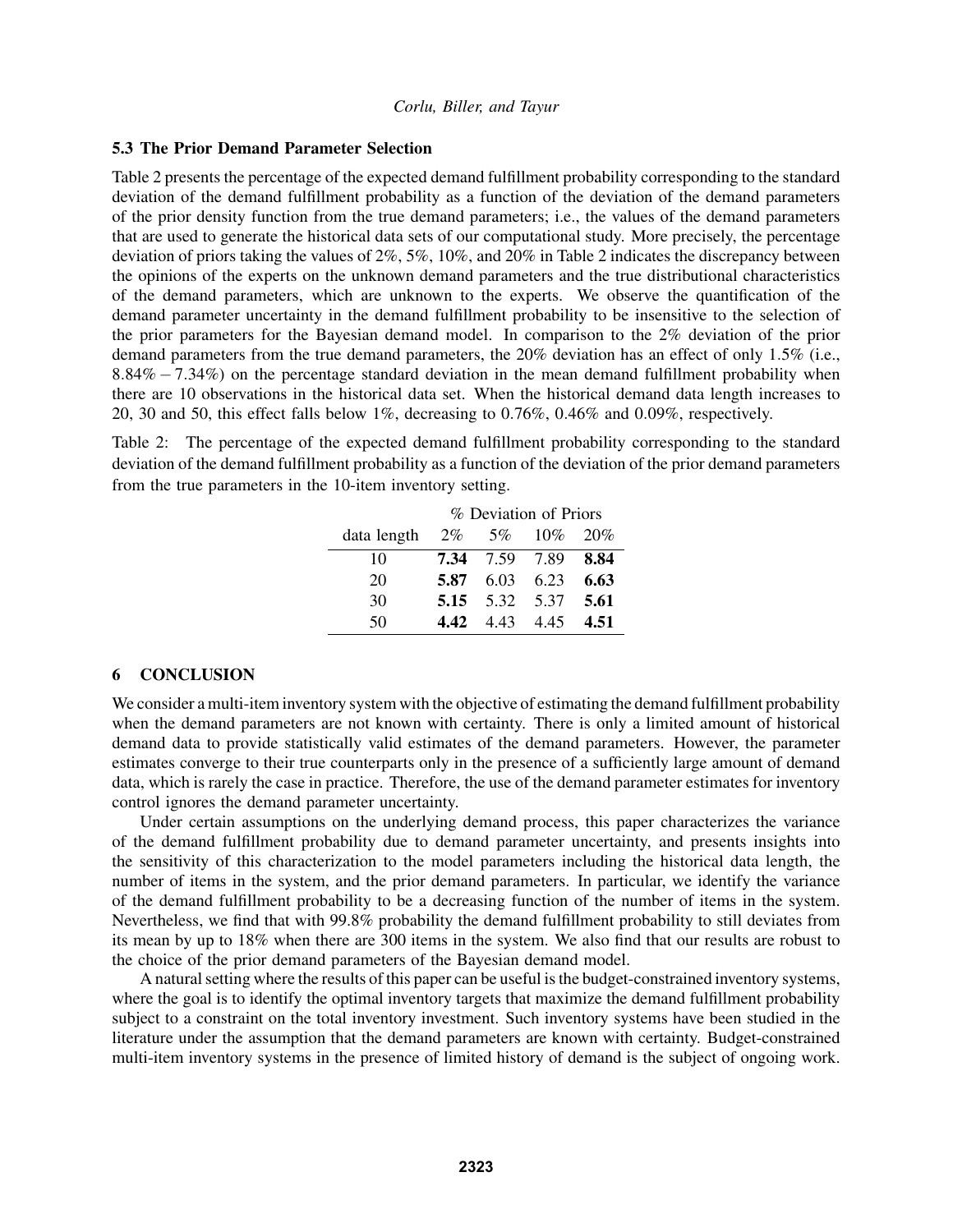#### **REFERENCES**

- Batarseh, O.G. and Y. Wang. 2008. "Reliable Simulation with Input Uncertainties Using an Interval-Based Approach". In *Proceedings of the 2008 Winter Simulation Conference*, S. J. Mason, R. R. Hill, L. Monch, O. Rose, T. Jefferson, and J. W. Fowler, eds. 344 – 352. Piscataway, New Jersey: Institute of Electrical and Electronics Engineers, Inc.
- Barton, R. R. 2007. "Presenting a More Complete Characterization of Uncertainty: Can It Be Done?" In *Proceedings of the INFORMS Simulation Society Research Workshop*. Fontainebleau, France.
- Barton, R. R. 2012. "Tutorial: Input Uncertainty in Output Analysis". In *Proceedings of the 2012 Winter Simulation Conference*, edited by C. Laroque, J. Himmelspach, R. Pasupathy, O. Rose, and A. M. Uhrmacher, 162 – 172. Piscataway, New Jersey: Institute of Electrical and Electronics Engineers, Inc.
- Barton, R. R., B. L. Nelson, and W. Xie. 2010. "A Framework for Input Uncertainty Analysis". In *Proceedings of the 2010 Winter Simulation Conference*. B. Johansson, S. Jain, J. Montoya-Torres, J. Hugan, and E. Yucesan, eds. 189 – 1198. Piscataway, New Jersey: Institute of Electrical and Electronics Engineers, Inc.
- Barton, R. R. and L. W. Schruben. 1993. "Uniform and Bootstrap Resampling of Input Distributions". In *Proceedings of the 1993 Winter Simulation Conference*. G. W. Evans, M. Mollaghasemi, W. E. Biles, and E. C. Russell, eds. 503 – 508. Piscataway, New Jersey: Institute of Electrical and Electronics Engineers, Inc.
- Barton, R. R. and L. W. Schruben. 2001. "Resampling Methods for Input Modeling". In *Proceedings of the 2001 Winter Simulation Conference*. B. A. Peters, J. S. Smith, D. J. Medeiros, and M. W. Rohrer, eds. 372 – 378. Piscataway, New Jersey: Institute of Electrical and Electronics Engineers, Inc.
- Barton, R. R., B. L. Nelson, and W. Xie. 2014. "Quantifying Input Uncertainty via Simulation Confidence Intervals". *Informs Journal on Computing* 26: 74 – 87.
- Biller, B. and C. G. Corlu. 2011. "Accounting for Parameter Uncertainty in Large-Scale Stochastic Simulations with Correlated Inputs". *Operations Research* 59: 661 – 673.
- Biller, B., C. G. Corlu, and S. Tayur. 2016. "Demand Fulfillment Probability in a Multi-Item Inventory System with Limited Historical Data". Working Paper, Metropolitan College, Boston University, Boston, MA.
- Corlu, C. G., B. Biller, and S. Tayur. 2015. "Driving Inventory System Simulations with Limited Data: Insights from the Newsvendor Problem". Working Paper, Metropolitan College, Boston University, Boston, MA.
- Cheng, R. C. H. and W. Holland. 1997. "Sensitivity of Computer Simulation Experiments to Errors in Input Data". *Journal of Statistical Computation and Simulation* 57: 327 – 335.
- Cheng, R. C. H. and W. Holland. 1998. "Two-point Methods for Assessing Variability in Simulation Output". *Journal of Statistical Computation and Simulation* 60: 183 – 205.
- Cheng, R. C. H. and W. Holland. 2004. "Calculation of Confidence Intervals for Simulation Output". *ACM Transactions on Modeling and Computer Simulation* 14: 344 – 362.
- Chick, S. E. 2001. "Input Distribution Selection for Simulation Experiments: Accounting for Input Uncertainty". *Operations Research* 49: 744 – 758.
- Fraley, C. and A. E. Raftery. 2007. "Bayesian Regularization for Normal Mixture Estimation and Model-Based Clustering". *Journal of Classification* 24: 155 – 181.
- Hadley, G. and T. M. Whitin. 1963. *Analysis of Inventory Systems*. Prentice Hall, New Jersey.
- Hausman, W. H., H. L. Lee, and A. X. Zhang. 1998. "Joint Demand Fulfillment Probability in a Multi-Item Inventory System with Independent Order-up-to Policies". *European Journal of Operational Research* 109: 646 – 659.
- Muñoz, D. F., D. G. Muñoz, and A. Ramirez-López. 2013. "On the Incorporation of Parameter Uncertainty for Inventory Management Using Simulation". *International Transactions in Operational Research* 20:  $493 - 513$ .